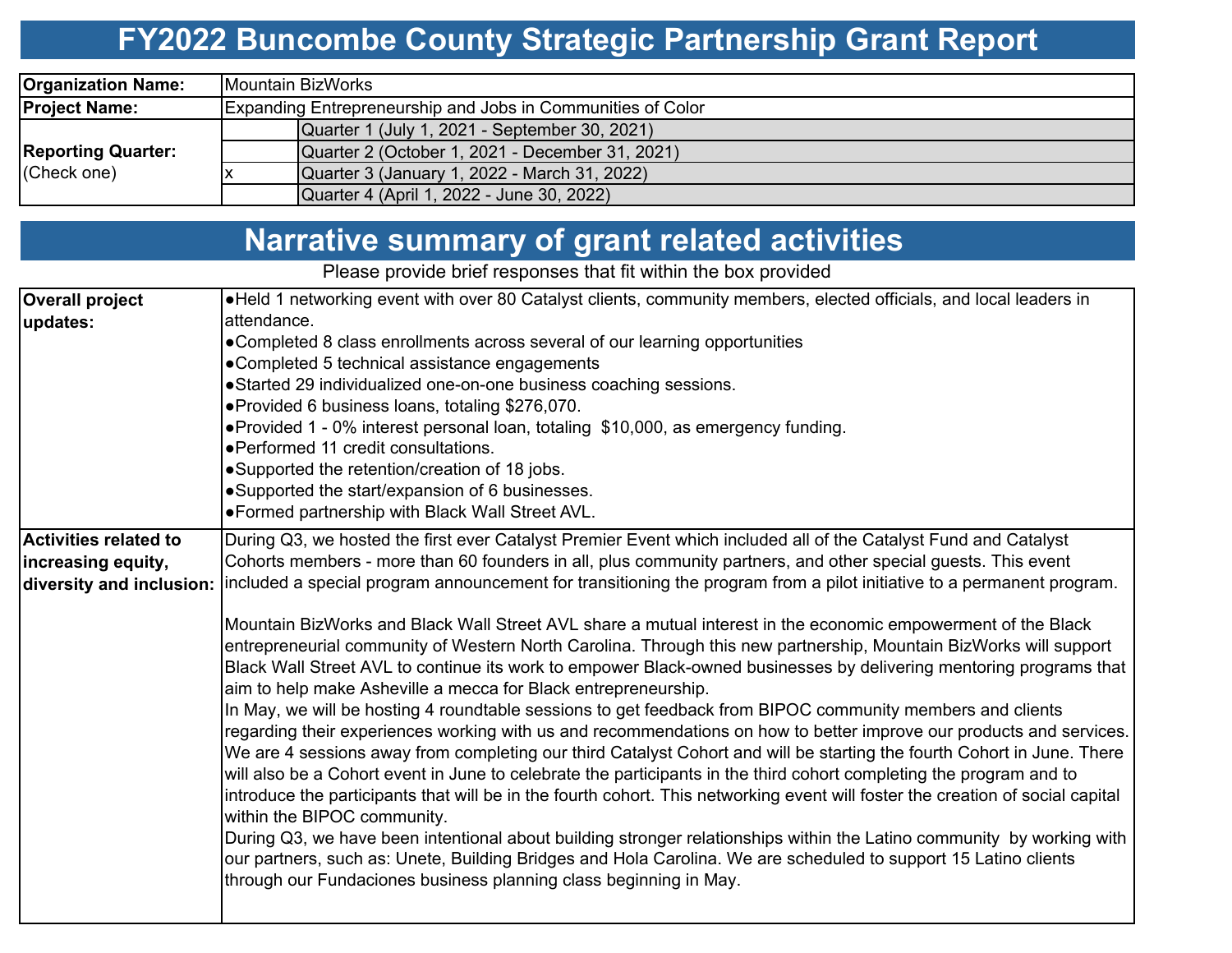| Activities related to  | In March, we transitioned the Catalyst Fund program from a pilot initiative to a permanent program. Loans in the       |
|------------------------|------------------------------------------------------------------------------------------------------------------------|
| increasing operational | Catalyst Fund pilot program were primarily funded and made possible by a one-time loan capital grant from EDA.         |
| excellence:            | These EDA funds had temporary term & underwriting flexibilities due to being in the midst of the pandemic and their    |
|                        | focus on helping small businesses and communities remain resilient and recover. The EDA fund was fully deployed in     |
|                        | March 2022, necessitating that we broaden the Catalyst Fund loan product to be able to be funded via other funds. We   |
|                        | have transitioned to using SBA Micro. Which is by and far the best long term strategic fit given predictable access to |
|                        | additional capital as needed, low rates, and an integrated annual grant for technical assistance and program           |
|                        | operations.                                                                                                            |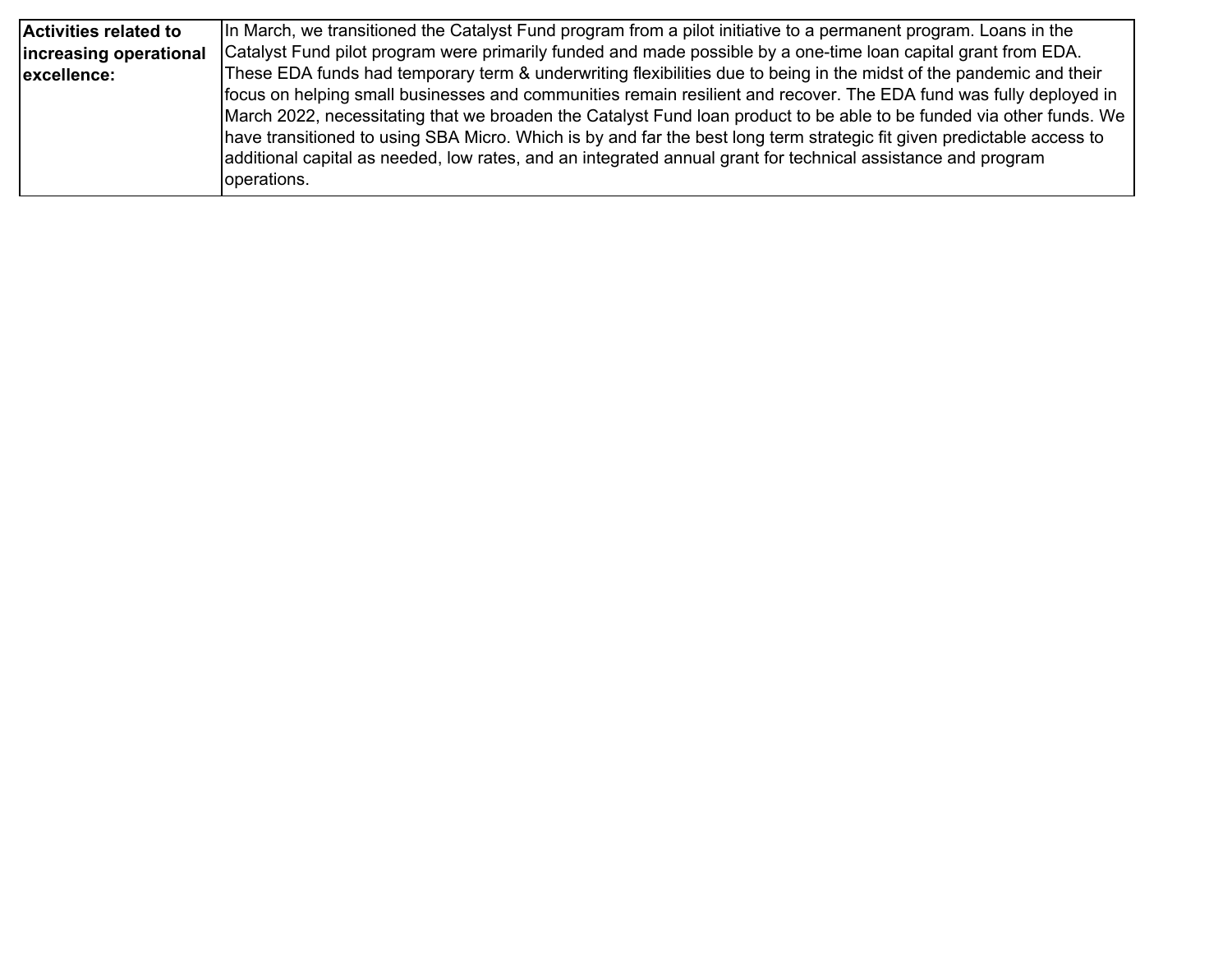## **FY2022 Buncombe County Strategic Partnership Grant Report**

| <b>Organization Name:</b>                | Mountain BizWorks                                           |  |  |  |  |  |  |  |
|------------------------------------------|-------------------------------------------------------------|--|--|--|--|--|--|--|
| <b>Project Name:</b>                     | Expanding Entrepreneurship and Jobs in Communities of Color |  |  |  |  |  |  |  |
| <b>Reporting Quarter:</b><br>(Check one) | Quarter 1 (July 1, 2021 - September 30, 2021)               |  |  |  |  |  |  |  |
|                                          | Quarter 2 (October 1, 2021 - December 31, 2021)             |  |  |  |  |  |  |  |
|                                          | Quarter 3 (January 1, 2022 - March 31, 2022)                |  |  |  |  |  |  |  |
|                                          | Quarter 4 (April 1, 2022 - June 30, 2022)                   |  |  |  |  |  |  |  |

### **Progress toward annual goals**

|                                                 | Please only include new data for the specific quarter |                  |                  |                  |                  |                                                 |
|-------------------------------------------------|-------------------------------------------------------|------------------|------------------|------------------|------------------|-------------------------------------------------|
| <b>IMeasure</b>                                 | <b>Annual Goal</b>                                    | <b>Quarter 1</b> | <b>Quarter 2</b> | <b>Quarter 3</b> | <b>Quarter 4</b> | <b>Progress</b><br>toward<br><b>Annual Goal</b> |
| Number of businesses owned by people of color   |                                                       |                  |                  |                  |                  |                                                 |
| started and/or expanded                         | 41                                                    | 17               | 13               | 6                |                  | 36                                              |
| Number of jobs created and/or retained at firms |                                                       |                  |                  |                  |                  |                                                 |
| owned by people of color                        | 64                                                    | 27               | 36               | 18               |                  | 81                                              |
| Number of loans provided to entrepreneurs of    |                                                       |                  |                  |                  |                  |                                                 |
| color                                           | 9                                                     | 8                | 3                | 6                |                  | 17                                              |
| Dollar amount of funds lent to firms owned by   |                                                       |                  |                  |                  |                  |                                                 |
| people of color                                 | \$260,000                                             | \$192,150        | \$140,600        | \$276,070        |                  | \$608,820                                       |
|                                                 |                                                       |                  |                  |                  |                  | 0                                               |

#### **Comments:**

For the month of April, we are on schedule to provide 2 additional loans to BIPOC businesses through the Catalyst Fund. For the upcoming quarter, we plan on supporting 5-7 BIPOC businesses with micro-grants of \$2,500-\$5,000 each and estimate providing an additional \$350,000- \$500,000 in funding by the end of Q4.